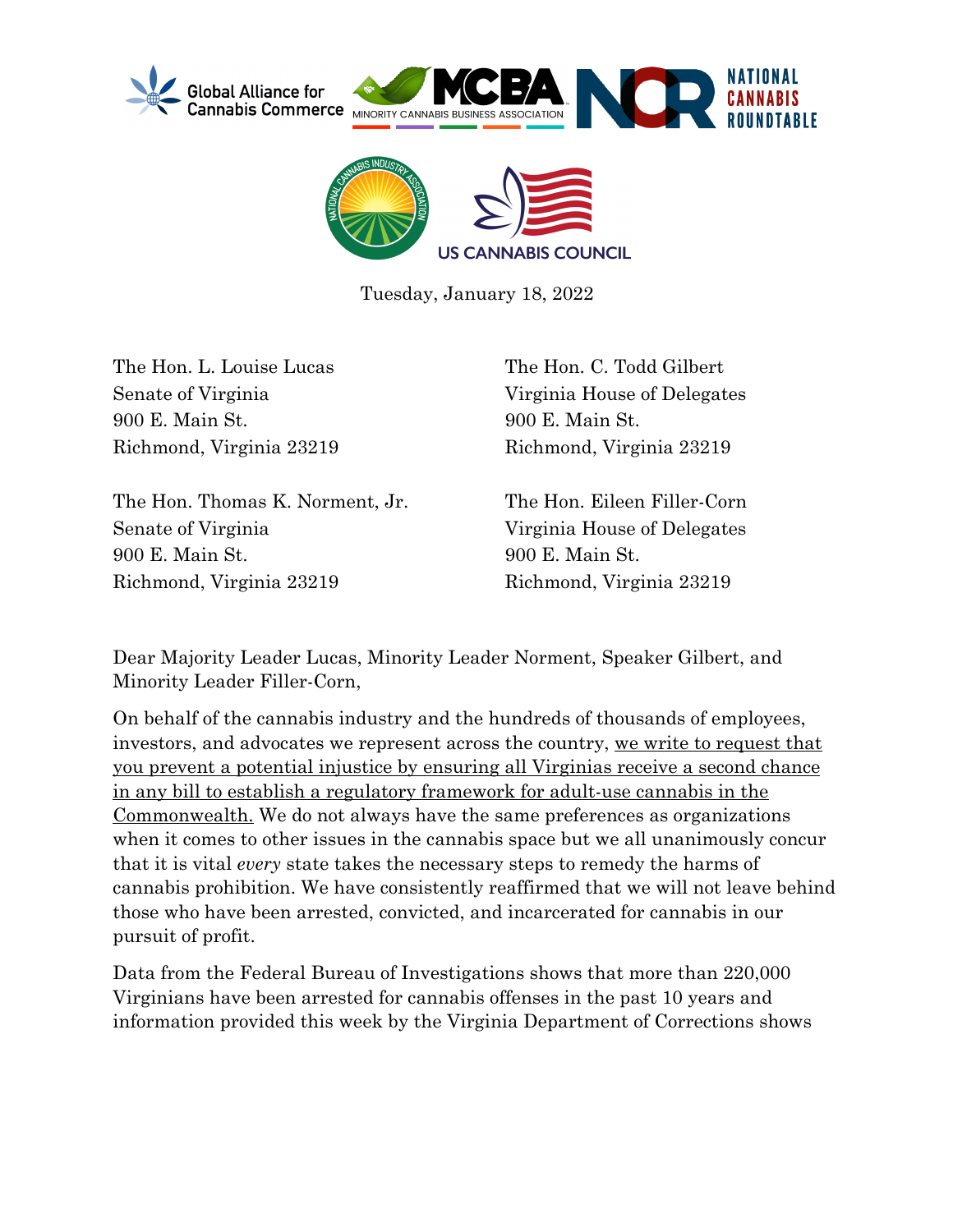that at least 570 individuals are currently incarcerated in the Commonwealth's prisons solely or partially for a cannabis conviction.1

We commend you for including various expungement provisions in the previously passed Senate Bill 1406 but are dismayed by the fact that this bill lacks any form of relief for individuals who are currently involved in the criminal justice system for cannabis offenses.2 If Virginia's leaders have decided that the possession and distribution of cannabis should now be legal this should be reflected both in how we apply our laws going forward and the relief provided to those who are currently facing the harms of cannabis prohibition.

The injustice presented by simultaneously continuing to incarcerate one person and allowing someone else with the same prior conviction to be treated as if they never violated the law is obvious. This lack of relief is not a mere harmless oversight or something that should be disregarded merely because an agreement on this topic is politically difficult to reach. This lack of action directly calls into question the rule of law and our views of justice in America.

The good news is that you still have an opportunity to remedy this injustice. We urge you to include sentencing relief for these individuals in any reenacted or adopted version of any legislation to legalize the adult use and sale of cannabis in Virginia. Our teams and several partners with expertise in the criminal justice space stand ready to assist you in framing a potential bipartisan compromise on this important issue.

Randal Meyer Executive Director Global Alliance for Cannabis Commerce (GACC)

Amber Littlejohn Executive Director Minority Cannabis Business Association (MCBA)

Saphira Galoob Executive Director National Cannabis Roundtable (NCR) Aaron Smith Executive Director National Cannabis Industry Association (NCIA)

Steven W. Hawkins President & CEO United States Cannabis Council (USCC)

<sup>1</sup> Federal Bureau of Investigation, *Crime Data Explorer: Arrest –* Virginia, Department of Justice (2021), https://crime-dataexplorer.fr.cloud.gov/pages/explorer/crime/arrest; January 10th, 2022 Hearing Before the Cannabis Oversight Commission, 2022 Va. Gen. Assemb. (2022) (statement of Dr. Tama S. Celi, Research Chief, Virginia Department of Corrections).

<sup>2</sup> Proposed § 19.2-392.2:1 and § 19.2-392.2:2 in S.B. 1406 (2021).